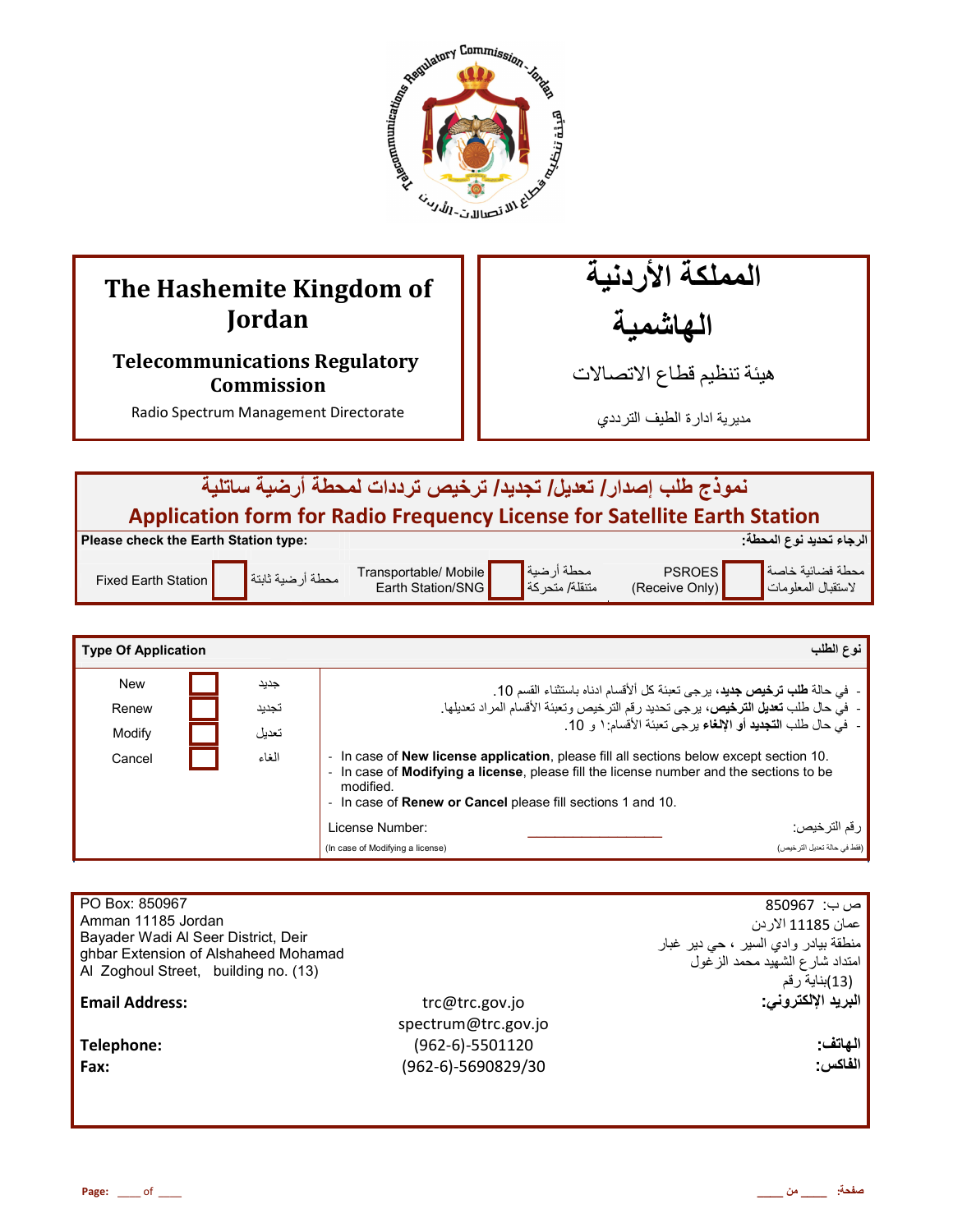

### نموذج طلب إصدار / تعديل/ تجديد/ ترخيص ترددات لمحطة أرضية ساتلية

 **Application form for Radio Frequency License for Satellite Earth Station**

رFم رnA +دم اط\*ب: **\_\_\_\_\_\_\_\_\_\_\_\_\_\_\_\_\_\_\_\_\_\_** :number Reference Applicant

| l1.<br>Administrative Information (to be filled by Applicant)                                                                                                                                                                                                                                                                    |                                            |                                                                                                                                                                                                        |                   | معلومات ادارية (تعبأ من قِبل مُقدم الطلب)                                          |  |                  |
|----------------------------------------------------------------------------------------------------------------------------------------------------------------------------------------------------------------------------------------------------------------------------------------------------------------------------------|--------------------------------------------|--------------------------------------------------------------------------------------------------------------------------------------------------------------------------------------------------------|-------------------|------------------------------------------------------------------------------------|--|------------------|
| 1.1                                                                                                                                                                                                                                                                                                                              | اسم المرخص له / Licensee Name              |                                                                                                                                                                                                        |                   |                                                                                    |  |                  |
| 1.2                                                                                                                                                                                                                                                                                                                              | ر مز المستخدم / User ID<br>your User ID) / | (Fill "Applicant Identification form", in case you are a new applicant or you do not have<br>(الرجاء تعبئة "طلب تحديد هوية مقدم الطلب " في حال كنت تقدم طلب لأول مرة أو لا تعرف رمز المستخدم الخاص بك) |                   |                                                                                    |  |                  |
| 1.3                                                                                                                                                                                                                                                                                                                              |                                            | الشخص المخول بالتوقيع / Authorized Person                                                                                                                                                              |                   |                                                                                    |  |                  |
| 1.4                                                                                                                                                                                                                                                                                                                              | المسؤول التقني / Technical Contact         |                                                                                                                                                                                                        |                   |                                                                                    |  |                  |
| أتعهد بأن المعلومات المذكورة في هذا الطلب وأيّ معلومات أخرى مرفقة به، هي معلومات صحيحة. كما أنني أتعهد بأنني اطلعت على جميع القوانين والقرارات                                                                                                                                                                                   |                                            |                                                                                                                                                                                                        |                   | والشروط المنظمة للترخيص الراديوي والتي يجب على الالتزام بها لحين صدور هذا الترخيص. |  |                  |
| I certify that the information on this form and any other information given in support of this application are correct. I also certify that I<br>have read the TRC Regulations and the licensing terms and conditions Specified by the TRC which I shall abide by throughout the<br>process until issuance of the radio license. |                                            |                                                                                                                                                                                                        |                   |                                                                                    |  |                  |
|                                                                                                                                                                                                                                                                                                                                  |                                            |                                                                                                                                                                                                        |                   |                                                                                    |  |                  |
|                                                                                                                                                                                                                                                                                                                                  | Date Of Submission:                        |                                                                                                                                                                                                        | تاريخ تقديم الطلب | Signature/Seal:                                                                    |  | النّو فيع/الختم: |
|                                                                                                                                                                                                                                                                                                                                  |                                            | dd / mm / yyyy                                                                                                                                                                                         |                   |                                                                                    |  |                  |

| 2.       | For Administrative use Only  |                                                    |                                   |            | للاستخدام الادار يفقط |
|----------|------------------------------|----------------------------------------------------|-----------------------------------|------------|-----------------------|
| 2.1      | المرجع /TRC Reference Number |                                                    |                                   |            |                       |
| 2.2      |                              | Name of TRC Employee who received the application/ | إسم موظف المهيئة الذى استلم الطلب |            |                       |
| receipt: | Date of Application          | dd / mm / yyyy                                     | تاريخ استلام الطلب:               | Signature: | التوقيع:              |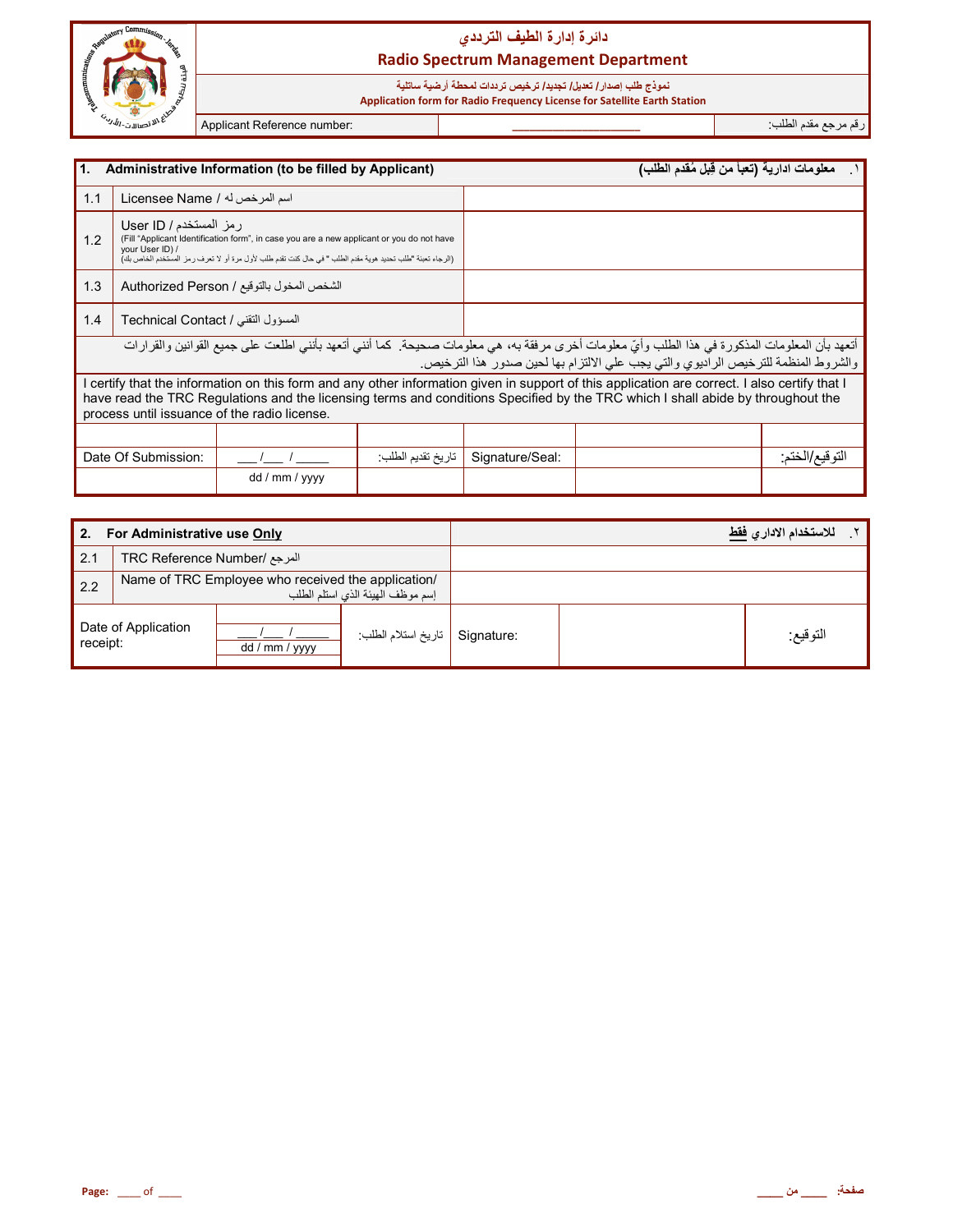

# نموذج طلب إصدار/ تعليل/ تجليد/ ترخيص ترلدات لمحطة أرضية ساتلية<br>Application form for Radio Frequency License for Satellite Earth Station

Applicant Reference number:

رقم مرجع مقدم الطلب:

| <b>3.</b> | <b>Fixed Earth Station Geographical Information</b><br>(fill only in case Type = Fixed Earth Station or PSROES) | ٢__ معلومات جغرافية عن المحطة الأرضية الثابتة_<br>.<br>(يعبأ هذا القسم في حالة نوع المحطة = محطة أرضية ثابتة أو  محطة فضائية خاصـة لاستقبال<br>المعلومات) |
|-----------|-----------------------------------------------------------------------------------------------------------------|-----------------------------------------------------------------------------------------------------------------------------------------------------------|
| 3.1       | اسم الموقع / Site name                                                                                          |                                                                                                                                                           |
| 3.2       | خط الطول / Longitude                                                                                            | Min.<br>Deg.<br>Sec.                                                                                                                                      |
| 3.3       | ٰ خط العر ض/ Latitude                                                                                           | N<br>Min.<br>Sec.<br>Deg.                                                                                                                                 |

| . 5. | <b>Satellite Information</b>                                 |                                                      | ٤ .     معلومات عن الفمر الصناعي                                         |
|------|--------------------------------------------------------------|------------------------------------------------------|--------------------------------------------------------------------------|
| 5.1  | نوع القمر الصناعي / Type of Satellite ا                      | Geostationary  <br>ثابت بالنسبة للأرض <mark>.</mark> | <b>Non</b><br>غير ثابت بالنسبة <mark>.</mark><br>للأر ض<br>Geostationary |
| 5.2  | اسم القمر الصناعي / Satellite Name ا                         |                                                      |                                                                          |
| 5.3  | مشغل القمر الصناعي /Satellite Operator                       |                                                      |                                                                          |
| 5.4  | الموقع / Satellite Orbital Position<br>المداري للقمر الصناعي |                                                      |                                                                          |

| l 6. | Antenna details                                                                             |                           | تفاصيل الهوائي             |
|------|---------------------------------------------------------------------------------------------|---------------------------|----------------------------|
| 6.1  | الشركة المصنِّعة / Manufacturer                                                             |                           |                            |
| 6.2  | الطراز / Model                                                                              |                           |                            |
| 6.3  | إرتفاع الهوائي فوق سطح الأرض / (Antenna Height (m                                           |                           |                            |
| 6.4  | Antenna Height above the mast base (m) / ارتفاع /<br>المهوائي عن قاعدة البرج أو العامود (م) |                           |                            |
| 6.5  | Antenna Mounting type / كيفية تثبيت الهوائي                                                 | Green Field<br>Wall Mount | Rooftop<br>Indoor Solution |
| 6.6  | Antenna Diameter (m) / فطر الهوائي                                                          |                           |                            |
| 6.7  | Antenna Beamwidth (deg) / عرض إشعاع الهوائي                                                 |                           |                            |
| 6.8  | TX Antenna Isotropic Gain (dBi) / كسب هوائي الإرسال                                         |                           |                            |
| 6.9  | كسب هوائي الإستقبال / Rx Antenna Isotropic Gain (dBi)                                       |                           |                            |

| 7.  | <b>Equipment details</b>                                                                              | ٧__ تفاصيل الأجهز ة |
|-----|-------------------------------------------------------------------------------------------------------|---------------------|
| 7.1 | الشركة المصنِّعة / Manufacturer of the Main Equipment<br>للجهاز الرئبسي                               |                     |
| 7.2 | طراز الجهاز الرئيسي / Model of the Main Equipment                                                     |                     |
| 7.3 | Manufacturer of the Standby Equipment / الشركة /<br>المصنِّعة للجهاز الإحتياطي                        |                     |
| 7.4 | طراز الجهاز الإحتياطي / Model of the Standby Equipment                                                |                     |
| 7.5 | نطاق التردد / (MHz) Frequency range                                                                   |                     |
| 7.6 | الحد الأقصى لقوة الارسال / Max. Transmitting Power [W]<br>(fill only in case of Transmitting Station) |                     |
| 7.7 | نوع التضمين / Modulation Type                                                                         |                     |
| 7.8 | الحساسية / Sensitivity [dBm]                                                                          |                     |
| 7.9 | نسبة الحماية / Protection Ratio [dB]                                                                  |                     |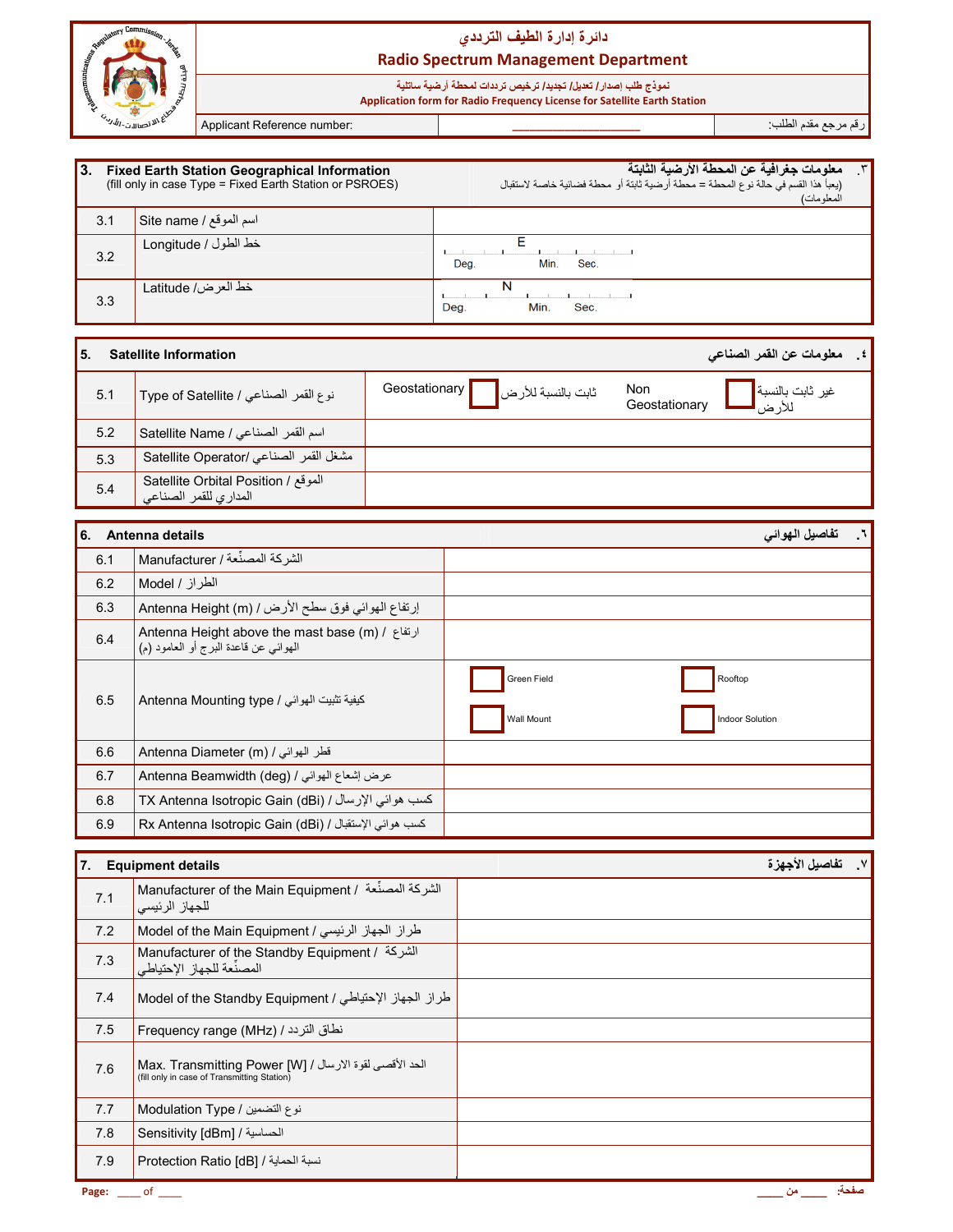

Please fill one separate sheet for each Tx or Rx beam.  $\overline{a}$ 

- In case of PSROES, please fill only Rx beams  $\overline{a}$
- يرجى تعبئة ورقة منفصلة لكل أشعة إرسال أو إستقبال<br>في حالة محطة فضانية خاصة لاستقبال المعلومات، يرجى تعبئة أشعة الإستقبال فقط

| l8. | TX/ Rx Beam                                                                      |                                                                                      |                                                                                | ٨_ أشعة الارسال والاستقبال                   |
|-----|----------------------------------------------------------------------------------|--------------------------------------------------------------------------------------|--------------------------------------------------------------------------------|----------------------------------------------|
|     | Beam Type Tx/Rx                                                                  | ارسال<br>Txl                                                                         | استقبال<br>Rx                                                                  |                                              |
| 8.1 | Beam Designation / تسمية الشعاع                                                  |                                                                                      |                                                                                |                                              |
| 8.2 | عرض / Accessible Bandwidth (MHz)<br>النطاق الممكن النفاذ إليه                    |                                                                                      |                                                                                |                                              |
| 8.3 | الاستقطاب / Polarization                                                         | CL - Left hand circular or indirect<br>H - Horizontal Linear<br>SL - Left hand slant | CR - Right hand circular or<br>indirect<br>L - Linear<br>SR - Right hand slant | D - Dual<br>M - Mixed<br>V - Vertical linear |
| 8.4 | Nature of Service (refer to Annex 1)<br>طبيعة الخدمة /<br>(يرجى الرجوع للملحق ١) |                                                                                      |                                                                                |                                              |
| 8.5 | Class of station                                                                 |                                                                                      |                                                                                |                                              |

| <b>Beam Frequency (ies)</b><br>ر ترددات الحزمة<br>I9.                                      |                                                     |                            |                                                                                                                                    |                                                                                                                                     |
|--------------------------------------------------------------------------------------------|-----------------------------------------------------|----------------------------|------------------------------------------------------------------------------------------------------------------------------------|-------------------------------------------------------------------------------------------------------------------------------------|
| Center Frequency of<br>Accessible<br>التردد / (Bandwidth(GHz<br>المركزي لعرض النطاق المتاح | Necessary<br>Bandwidth (MHz)<br>/عرض النطاق اللاز م | Designation of<br>Emission | Peak Envelope Power (dBW)<br>(To be filled only in case of Tx beam) /<br>القدر ة الغلافية الذر وبة<br>(تعبأ في حالة أشعة الإر سال) | Carrier to Noise ratio (dB)<br>(To be filled only in case of Rx beam)<br>نسبة الناقل إلى الضوضاء /<br>(تعبأ في حالة أشعة الاستقبال) |
|                                                                                            |                                                     |                            |                                                                                                                                    |                                                                                                                                     |
|                                                                                            |                                                     |                            |                                                                                                                                    |                                                                                                                                     |
|                                                                                            |                                                     |                            |                                                                                                                                    |                                                                                                                                     |
|                                                                                            |                                                     |                            |                                                                                                                                    |                                                                                                                                     |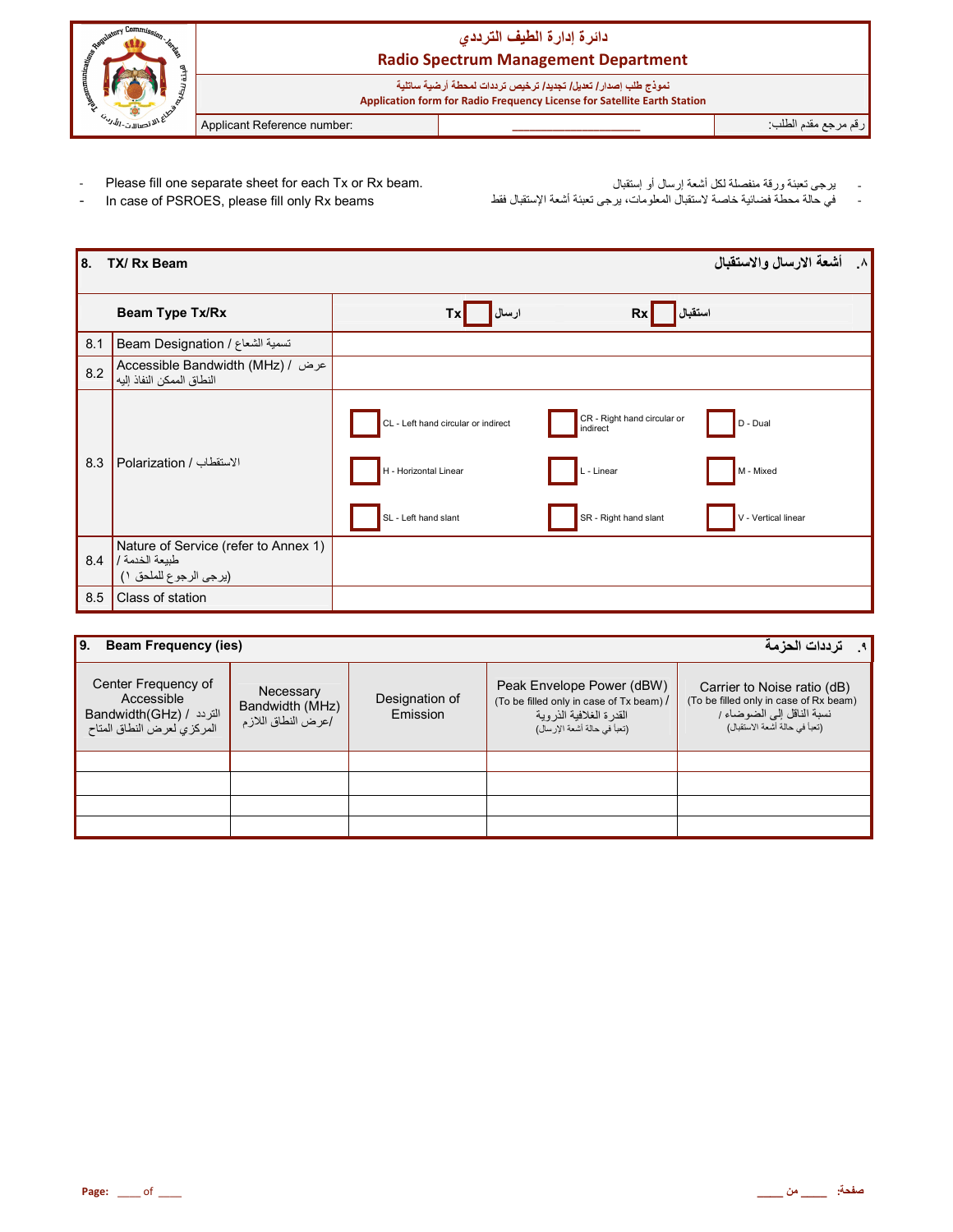

نموذج طلب إصدار/ تعليل/ تجليد/ ترخيص ترلدات لمحطة أرضية ساتلية<br>Application form for Radio Frequency License for Satellite Earth Station

Applicant Reference number:

رقم مرجع مقدم الطلب

|      | 10. License(s) List                    |               | ١٠. قائمة التراخيص                  |
|------|----------------------------------------|---------------|-------------------------------------|
|      | (fill only in case of Renew or Cancel) |               | (تعبأ فقط في حالة التجديد أو الغاء) |
|      | 10.1                                   | 10.2          |                                     |
| $\#$ | License Number/                        | Expiry Date / |                                     |
|      | رقم الترخيص                            |               | تاريخ انتهاء الصلاحية               |
|      |                                        | $\frac{1}{2}$ |                                     |
|      |                                        |               |                                     |
|      |                                        |               |                                     |
|      |                                        |               |                                     |
|      |                                        |               |                                     |
|      |                                        |               |                                     |
|      |                                        |               |                                     |
|      |                                        |               |                                     |
|      |                                        |               |                                     |
|      |                                        |               |                                     |
|      |                                        |               |                                     |
|      |                                        |               |                                     |
|      |                                        |               |                                     |
|      |                                        |               |                                     |
|      |                                        |               |                                     |
|      |                                        |               |                                     |
|      |                                        |               |                                     |
|      |                                        |               |                                     |
|      |                                        |               |                                     |
|      |                                        |               |                                     |
|      |                                        |               |                                     |
|      |                                        |               |                                     |
|      |                                        |               |                                     |
|      |                                        |               |                                     |
|      |                                        |               |                                     |
|      |                                        | $\prime$      |                                     |

#### Remarks:

If needed please use more than one copy of this page.  $\pm$  .